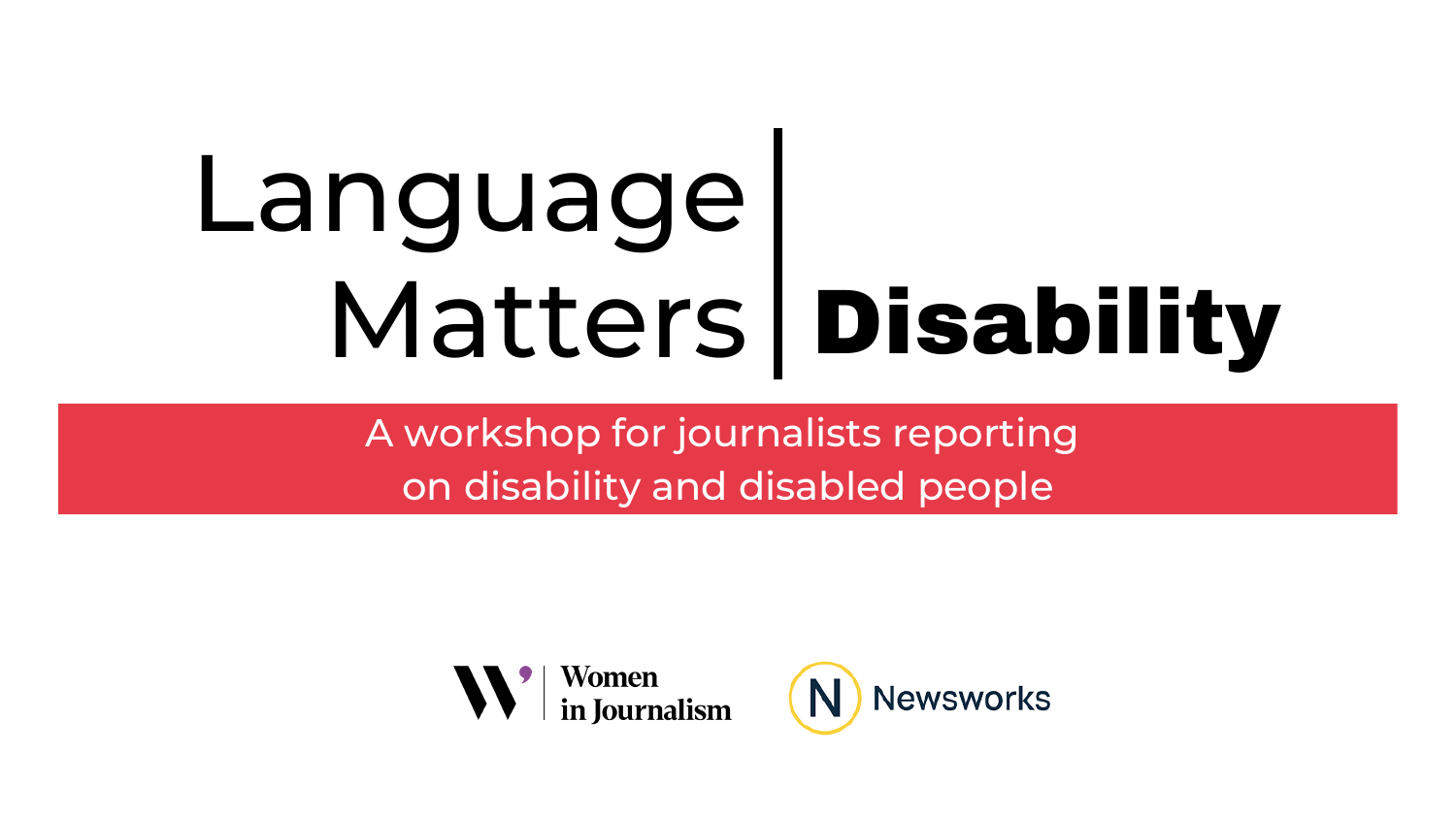

- 14.1 million disabled people in the UK
- 19% of working age adults are disabled
- More than 4.4 million disabled people are in work Source: Scope
- 20% of newsroom staff are disabled Source: Scope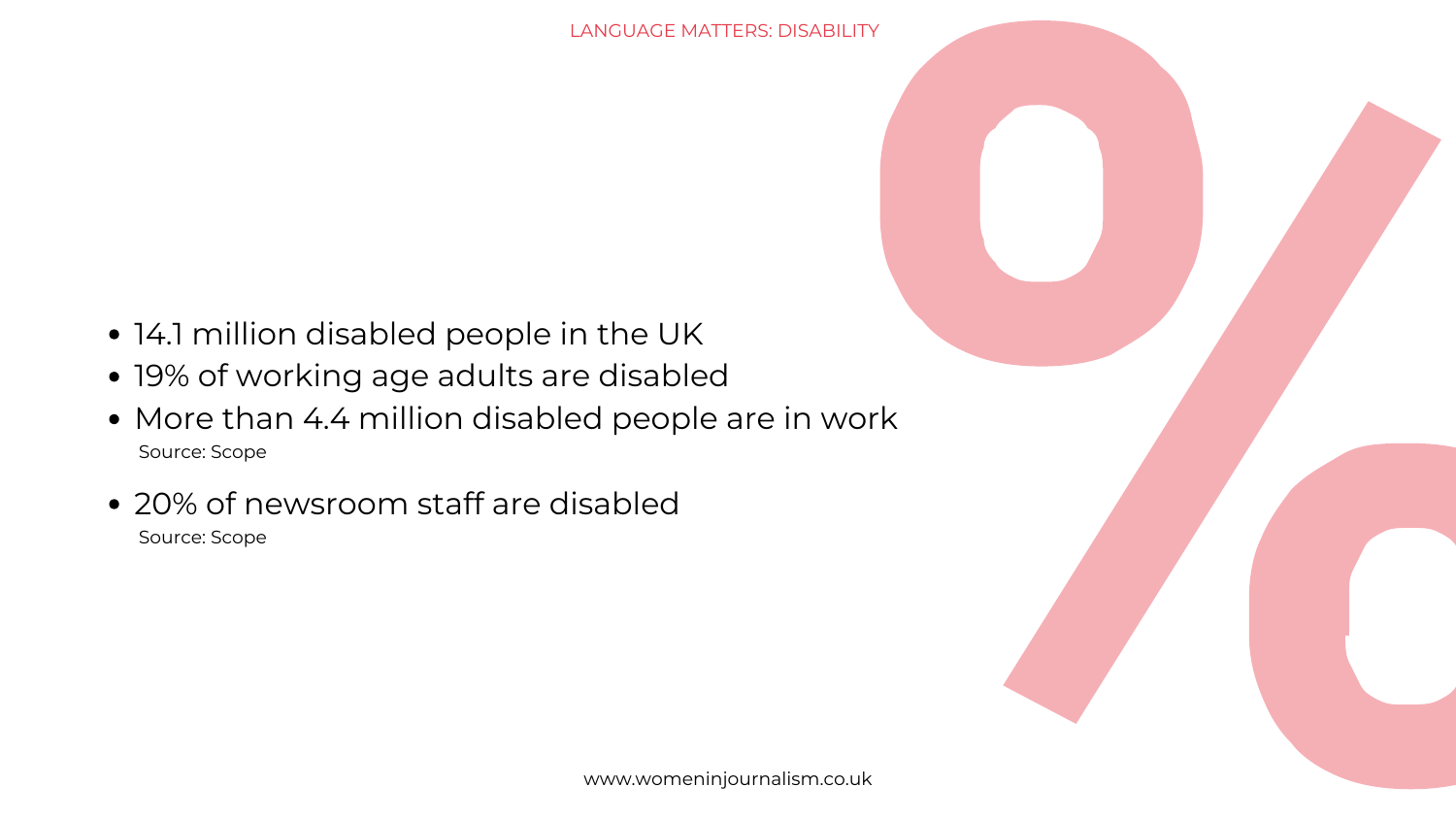www.womeninjournalism.co.uk

# Who is classed as disabled?

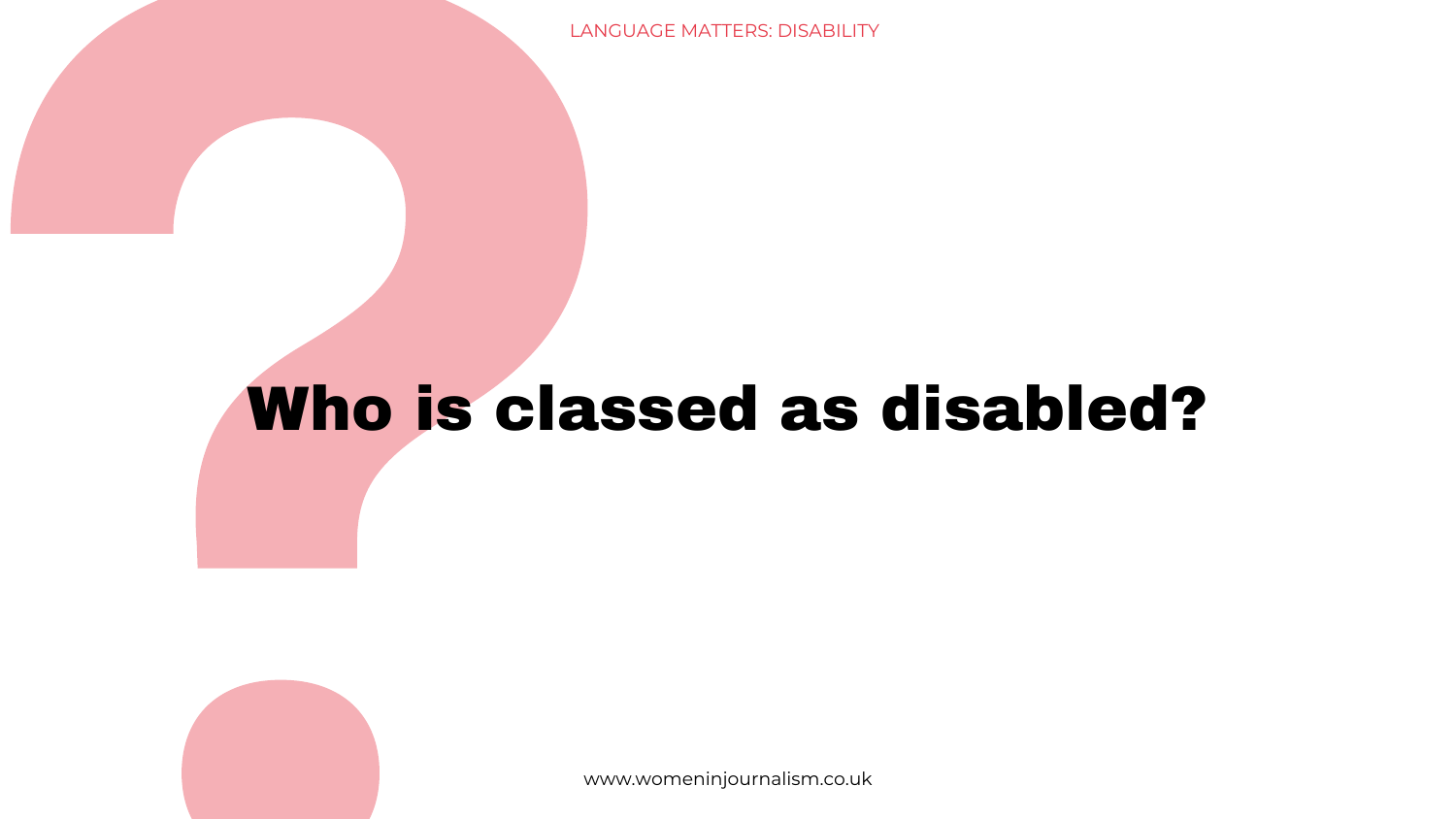

Disabled women are rarely featured in the media: even campaigns or content that are purposely striving to include marginalised women routinely miss out those with disabilities.

www.womeninjournalism.co.uk

### Frances Ryan Vogue's 'New Suffragettes': where are the women with disabilities? *The Guardian - 2018*

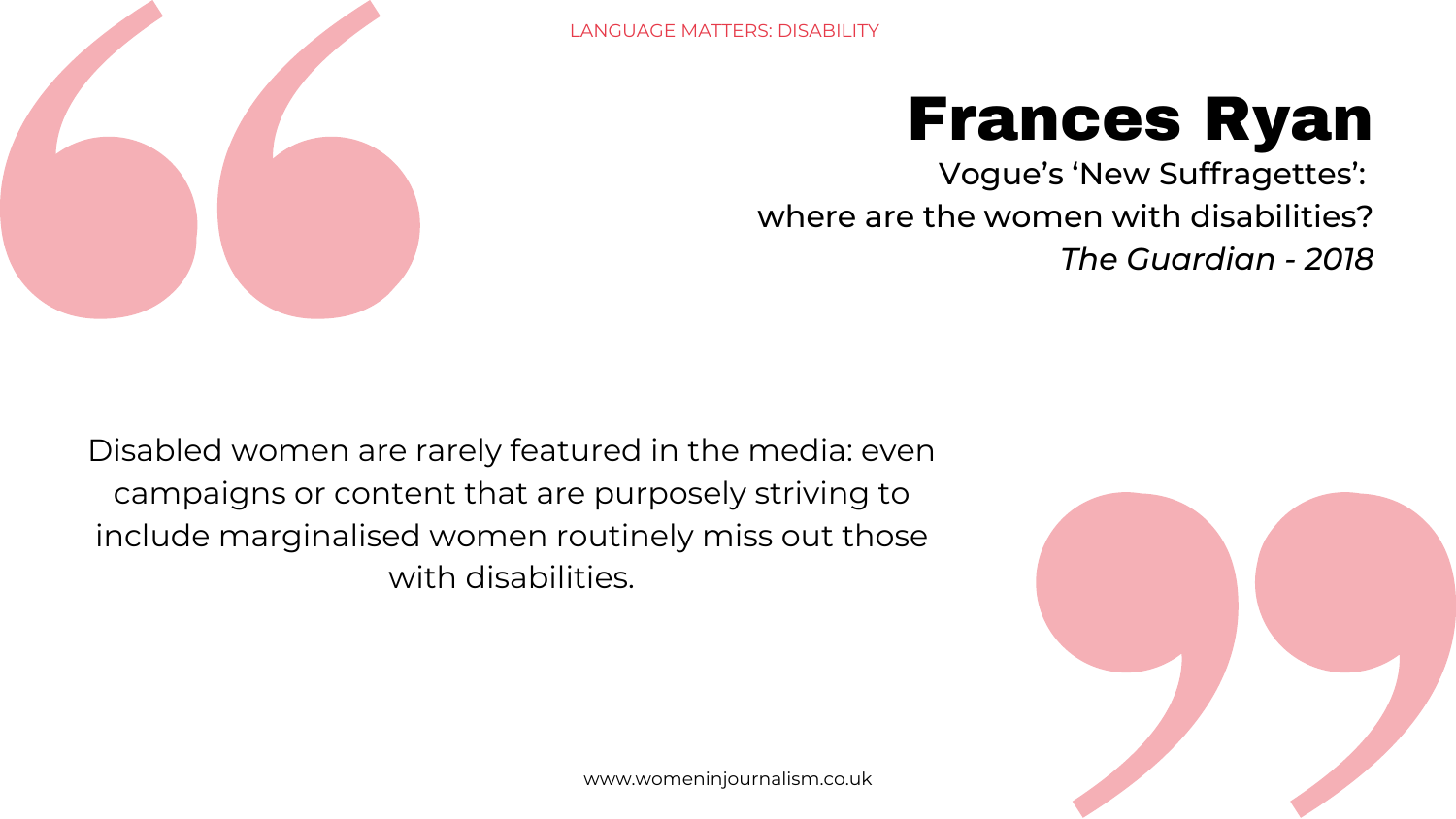



Though, in recent years, disabled people have increasingly been able to tell our own stories to the masses, disabled people still struggle to be believed as reliable narrators of our own experiences. News media still takes a paternalistic approach in covering disability stories and non-disabled people in close proximity to disabled people are more likely to be given platforms to speak about how our disabilities affect them rather than the disabled person in their lives.

### Imani Barbarin Death by a Thousand Words: COVID-19 and the Pandemic of Ableist Media *Refinery29 - 2021*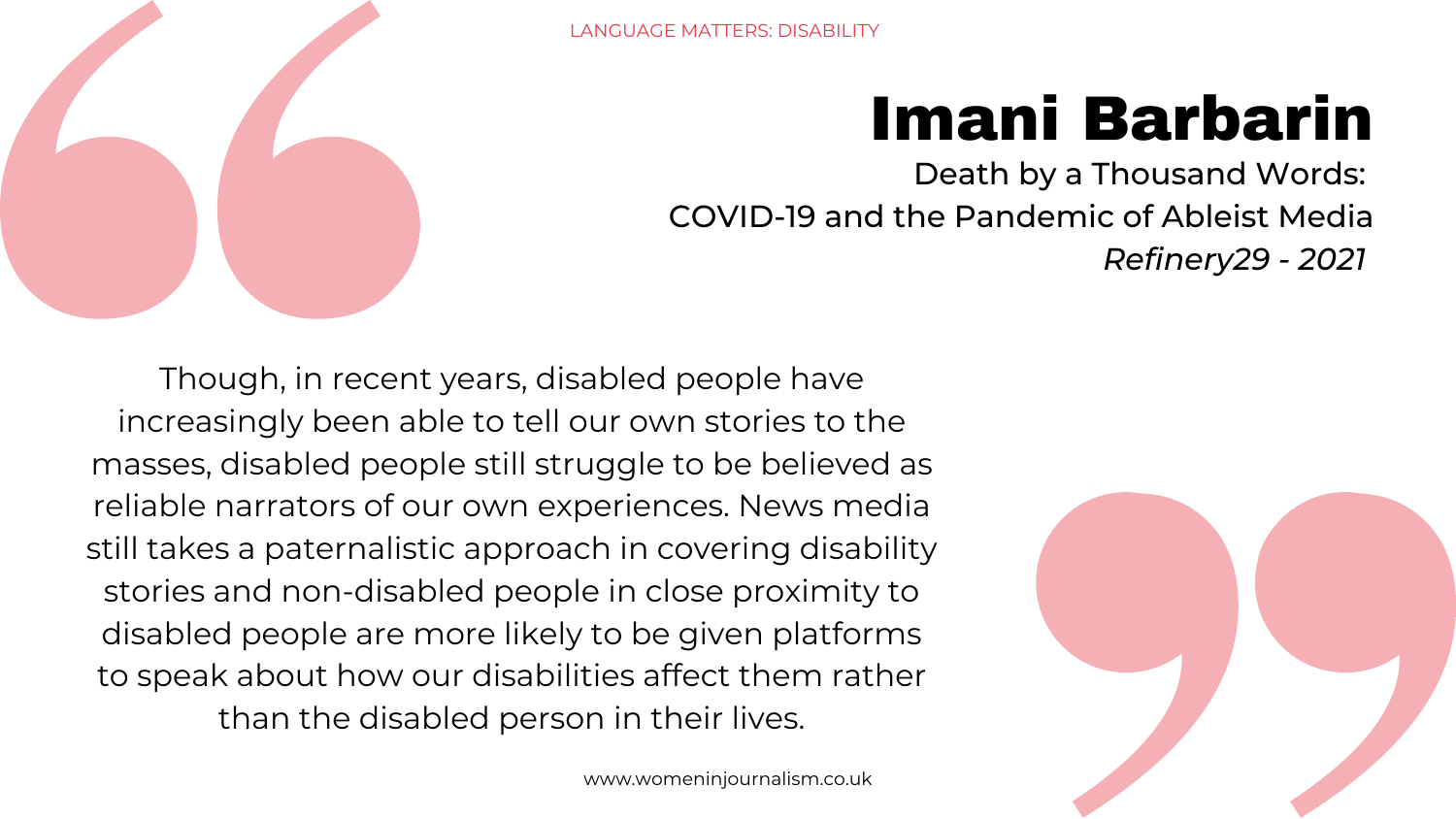

www.womeninjournalism.co.uk

I felt really privileged, but it was also scary because they had never had anyone like me on the show – it would be a completely new experience for them and for me. But I'm so glad I said yes. I didn't know the reaction to Symphony would be that big. It was really nice for the deaf community to be portrayed in a positive, joyful light. People started to see things in a different way; I had people messaging me saying they wouldn't be upset if they had a deaf child, or if their child became deaf.

### Rose Ayling-Ellis Rose Ayling-Ellis's year in TV *The Guardian - 2022*

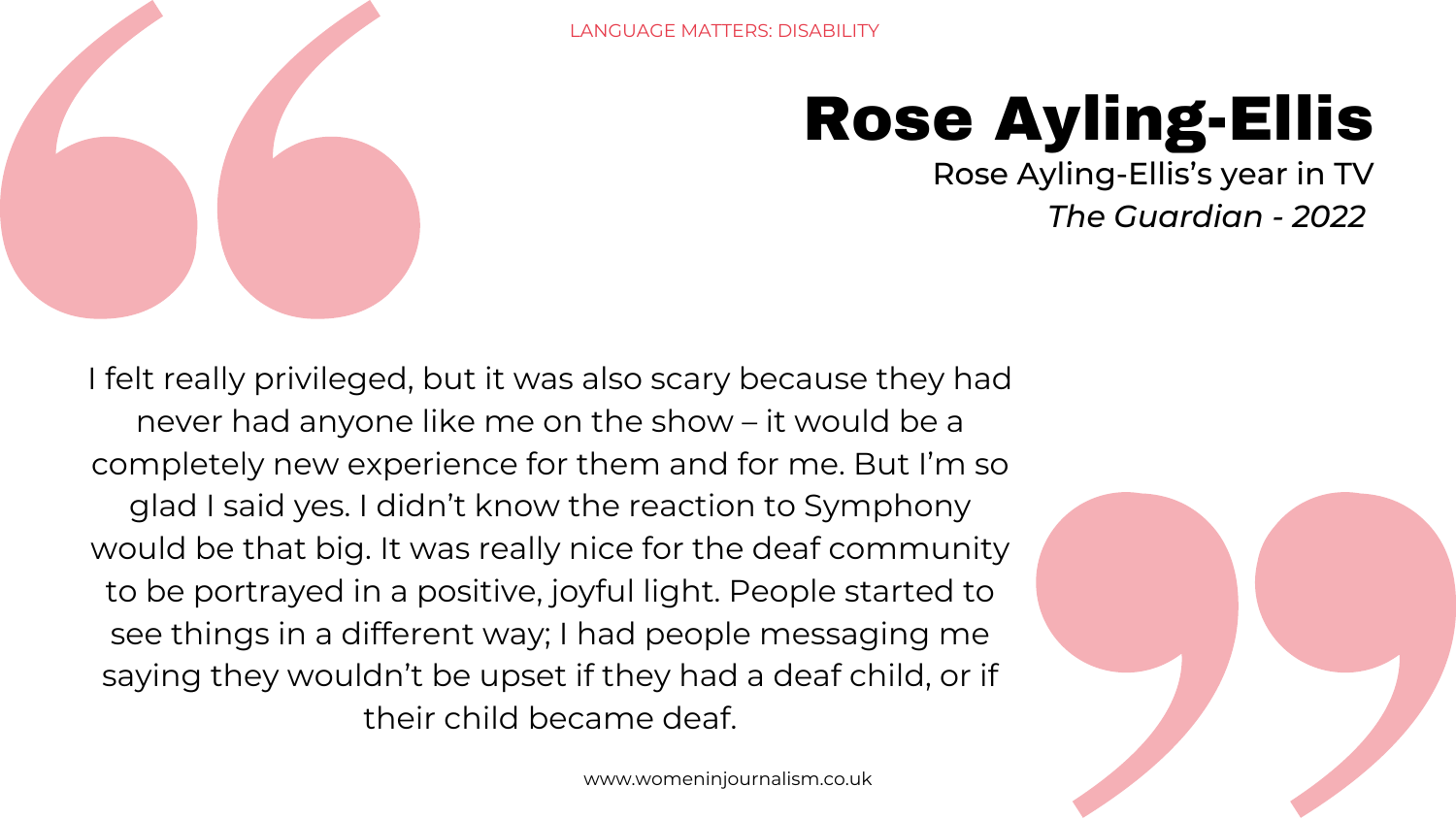*Source: Scope*

- 1 in 3 disabled people feel there's a lot of disability prejudice.
- 1 in 3 people see disabled people as being less productive than non-disabled people.
- In 2000, 37% of disabled people and 34% of non-disabled people felt that there was a lot of prejudice around disability. The gap trebled by 2017, with 32% of disabled people and 22% of non-disabled people feeling there is a lot of prejudice against disabled people.
- 87% of parents of disabled children up to the age of 5 have felt judged by members of the public when they go out with their disabled child.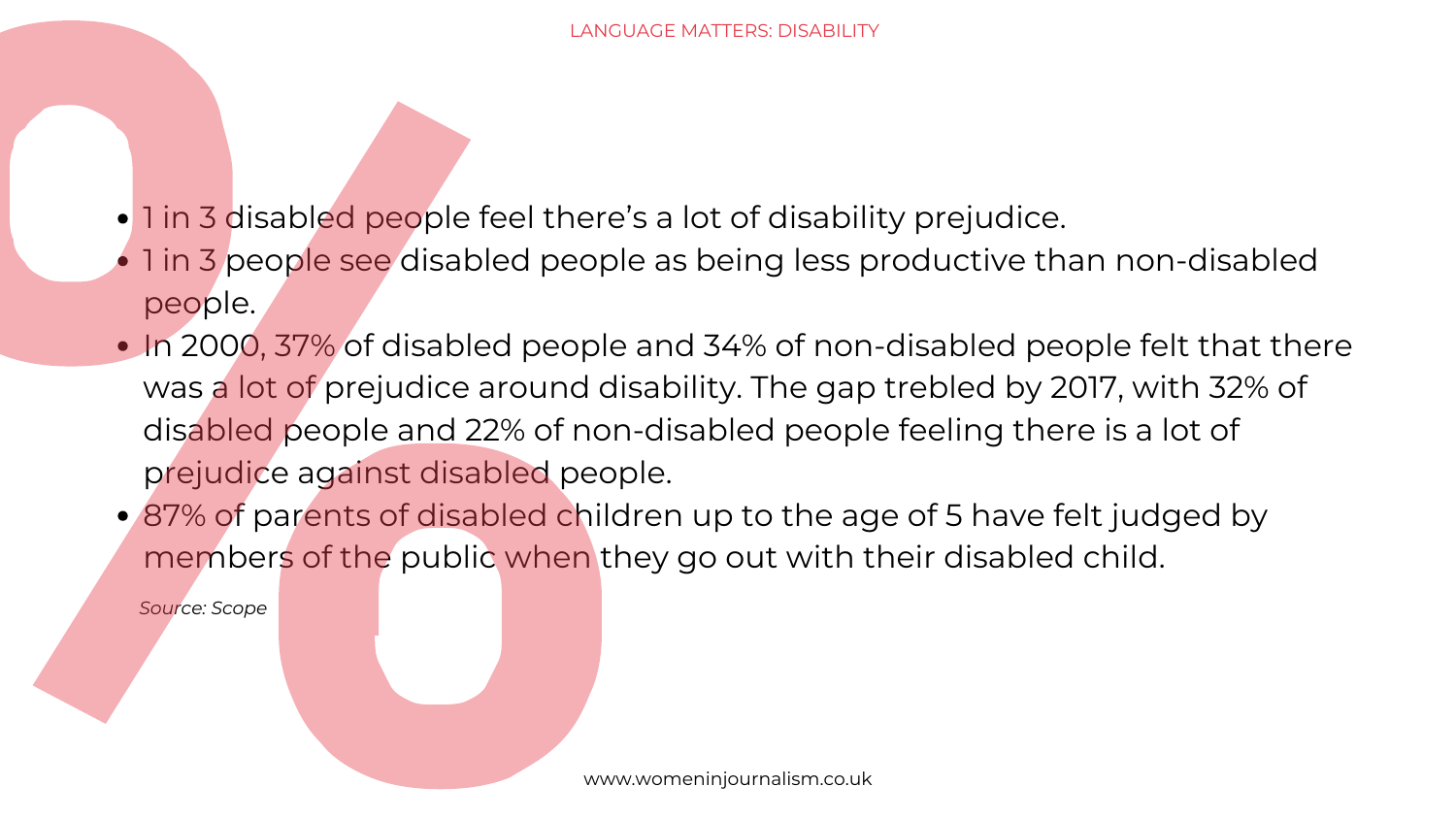- The Disabled Person as Pitiable and Pathetic
- The Disabled Person as an Object of Violence
- The Disabled Person as Sinister and Evil
- The Disabled Person as Atmosphere or Curio
- The Disabled Person as Super Cripple
- The Disabled Person as an Object of Ridicule
- The Disabled Person as Their Own Worst and Only Enemy
- The Disabled Person as Burden
- The Disabled Person as Sexually Abnormal
- The Disabled Person as Incapable of Participating Fully in Community Life
- The Disabled Person as Normal

\*SOURCE: DISABLING IMAGERY AND THE MEDIA - An Exploration of the Principles for Media Representations of Disabled People By PROFESSOR *Colin Barnes (1992)*

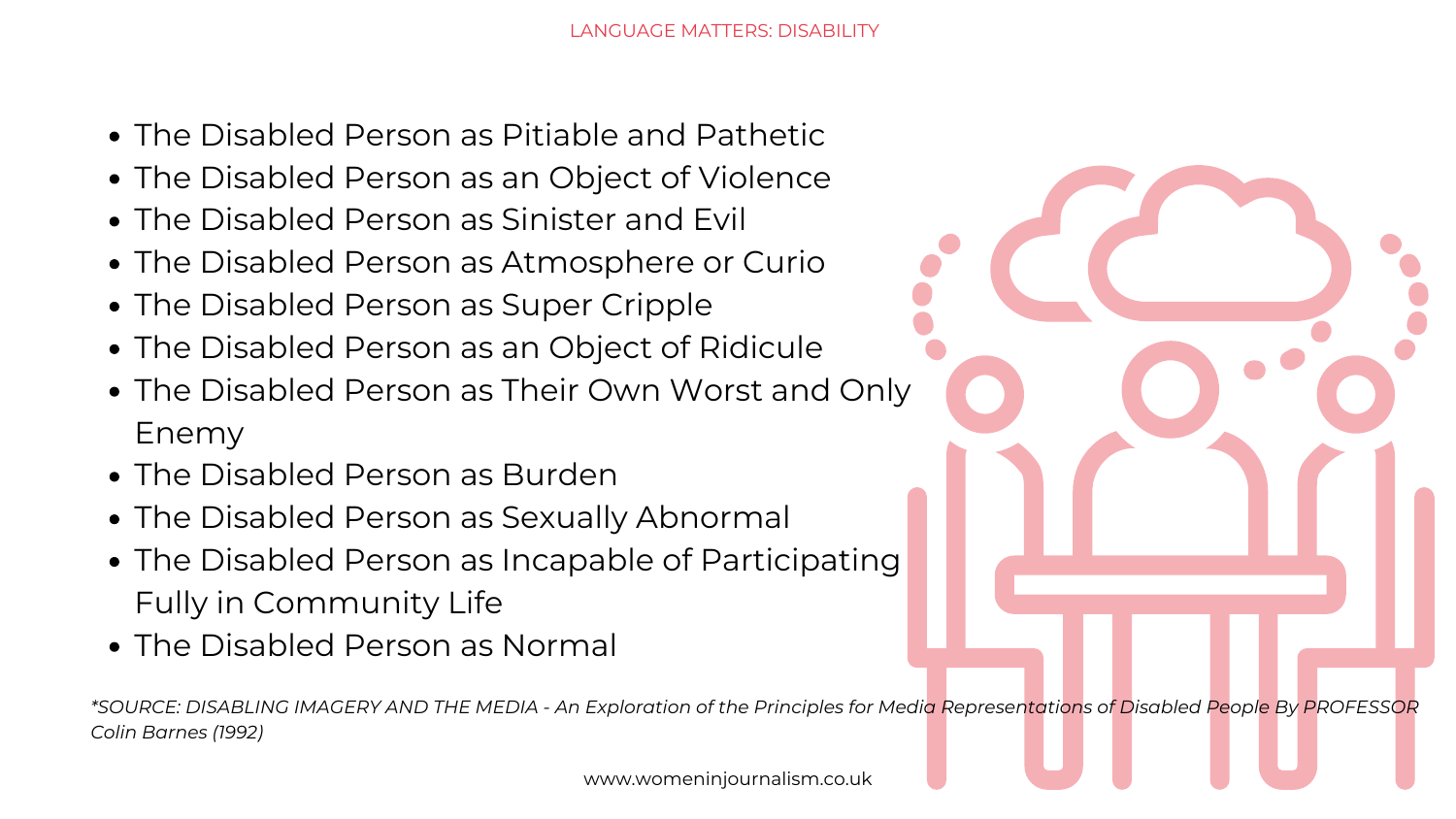#### Inspiration Porn

Where disabled people are classed as superheroes whilst being seen through the lens of pity. The story often centres around their disability as a point of trauma or inspiration, not usually as a disabled person living their life. An example of inspiration porn might be photo of a child with a disability taking part in an ordinary activity, with captions targeted towards able-bodied people such as "your excuse is invalid" , "before you quit, try" or "they didn't let their disability stop them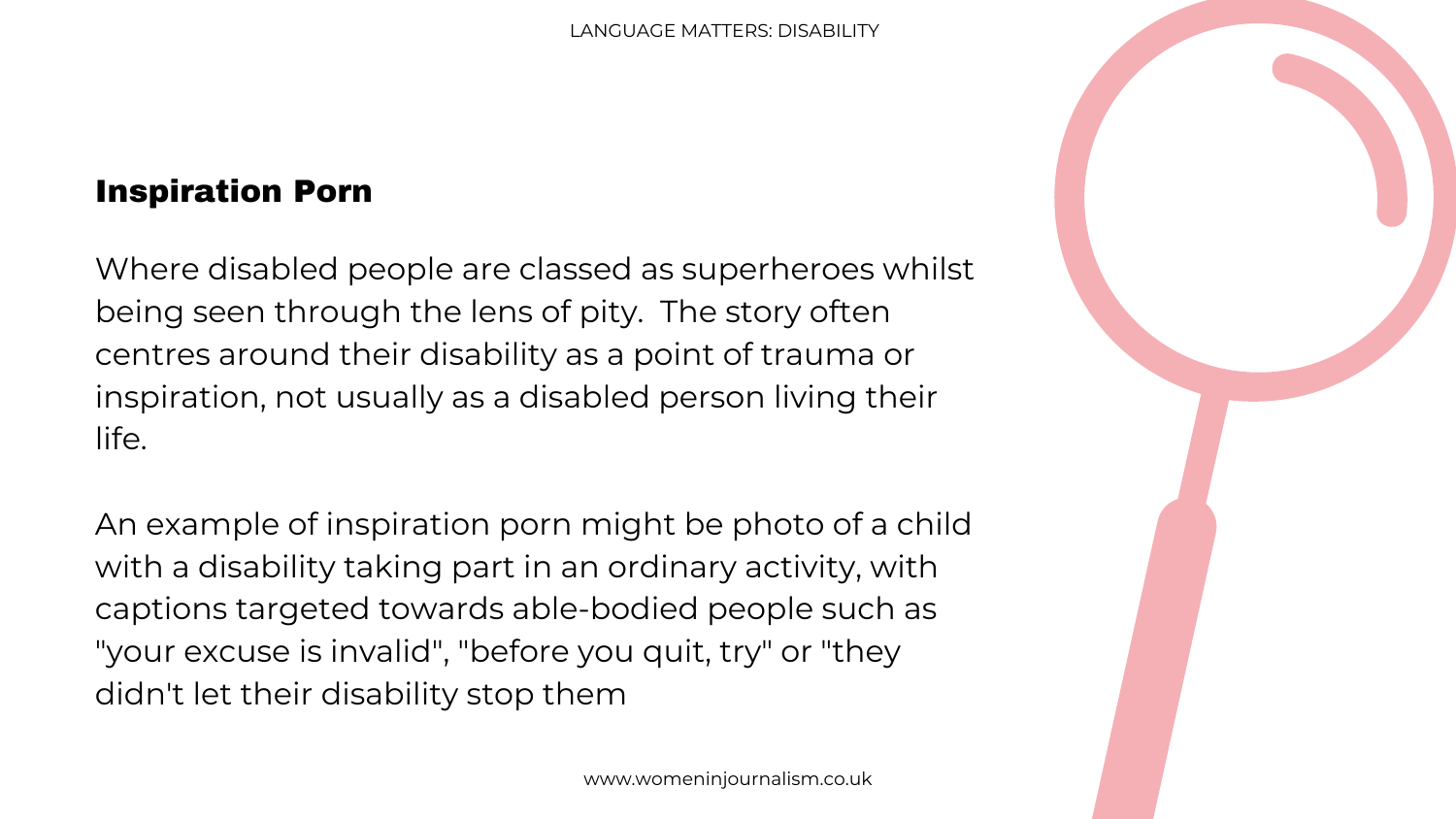# Where is the line?

www.womeninjournalism.co.uk

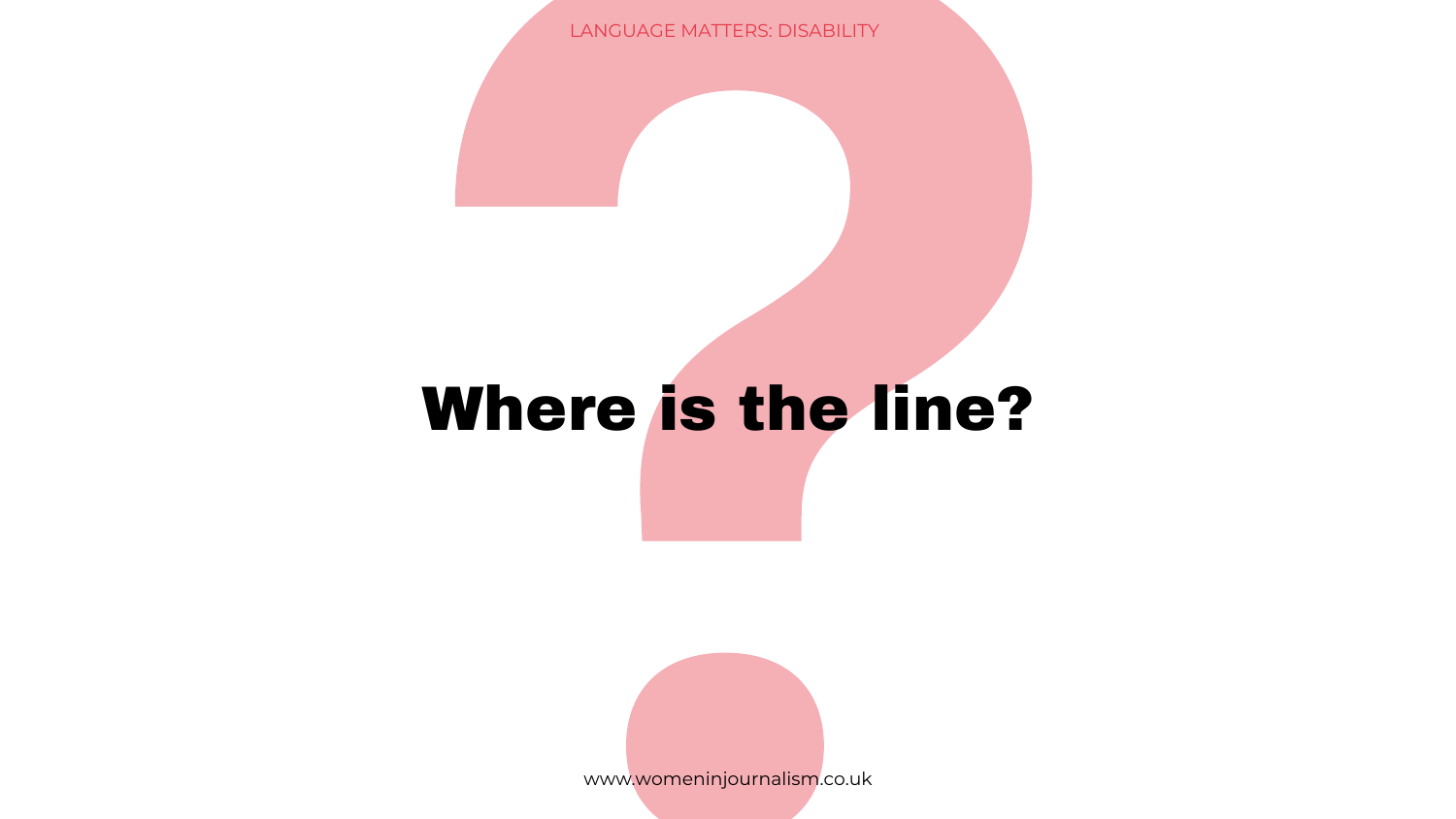## **Council's Bank Holiday mask message falls** on deaf ears at Lincolnshire coast

# Police 'turn a blind eye to colleagues who break rules'

## **Hollywood goes crazy for Daisy Edgar-Jones as Brit hits the big time**

www.womeninjournalism.co.uk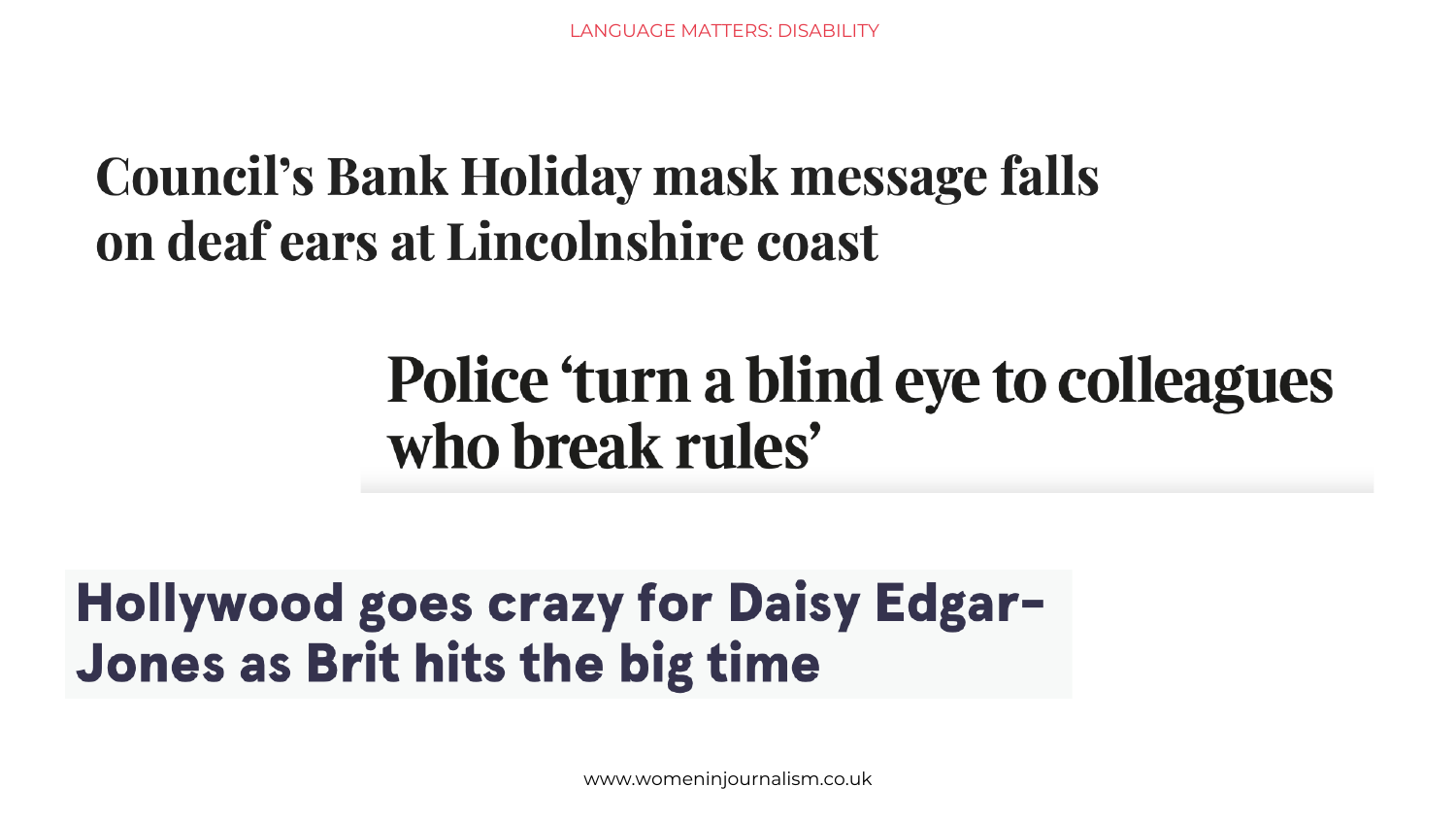

www.womeninjournalism.co.uk



# Is it OK to say?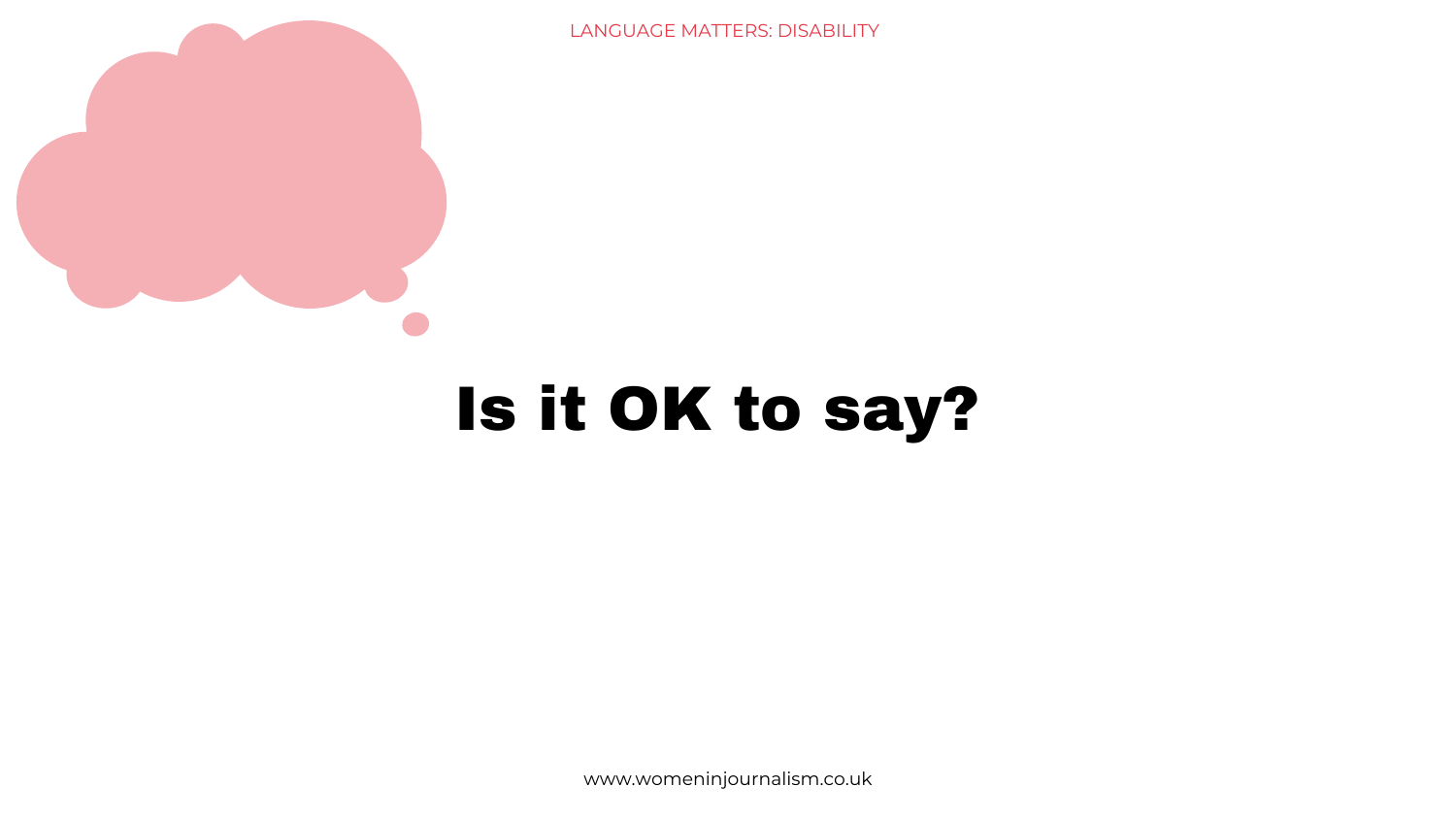- Signpost to disability organisations
- Getting more disabled staff on team make it easier for staff to not always work in the newsroom
- Think about substituting ableist language
- Look at the lens through which we tell stories
- Ask are we embellishing inspiration? Are we being pitiful? Does it need to end in success?
- Acknowledge barriers on disabled people's terms
- Allow the person to read their story unusual but ensures accuracy
- Use modern terms and check what they are, even if they make you feel uncomfortable
- Check how a disabled person self-identifies and use the terms people use in their own communities

## Do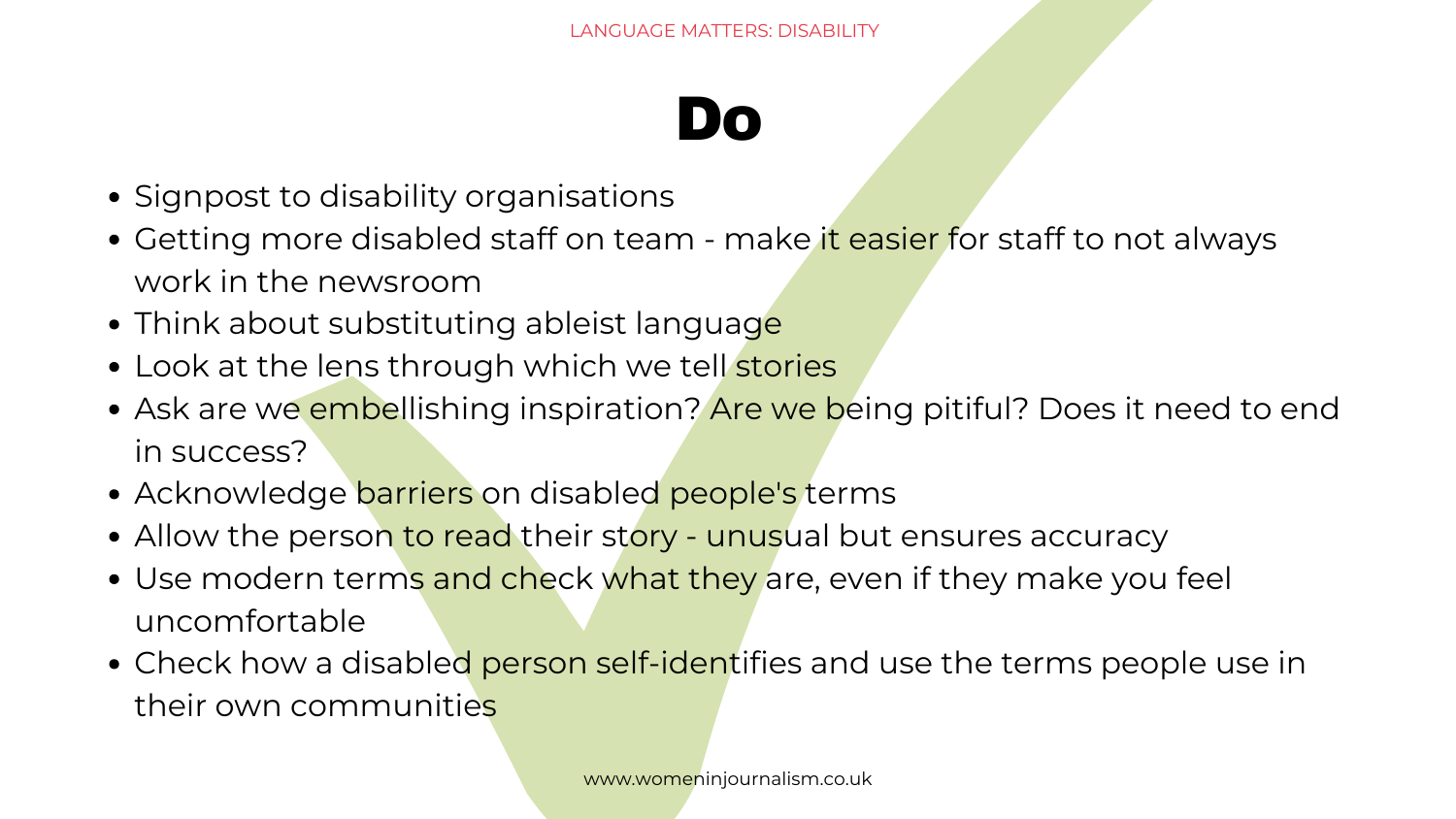- Changing culture takes time that doesn't mean we don't keep pushing for change.
- See if you can connect with a disabled journalist / charity who can help advise on stories with a light touch. If they are consulting please pay.
- Disabled people are best placed to tell their stories, next best are well informed journalists who address their own beliefs / biases and do their research.

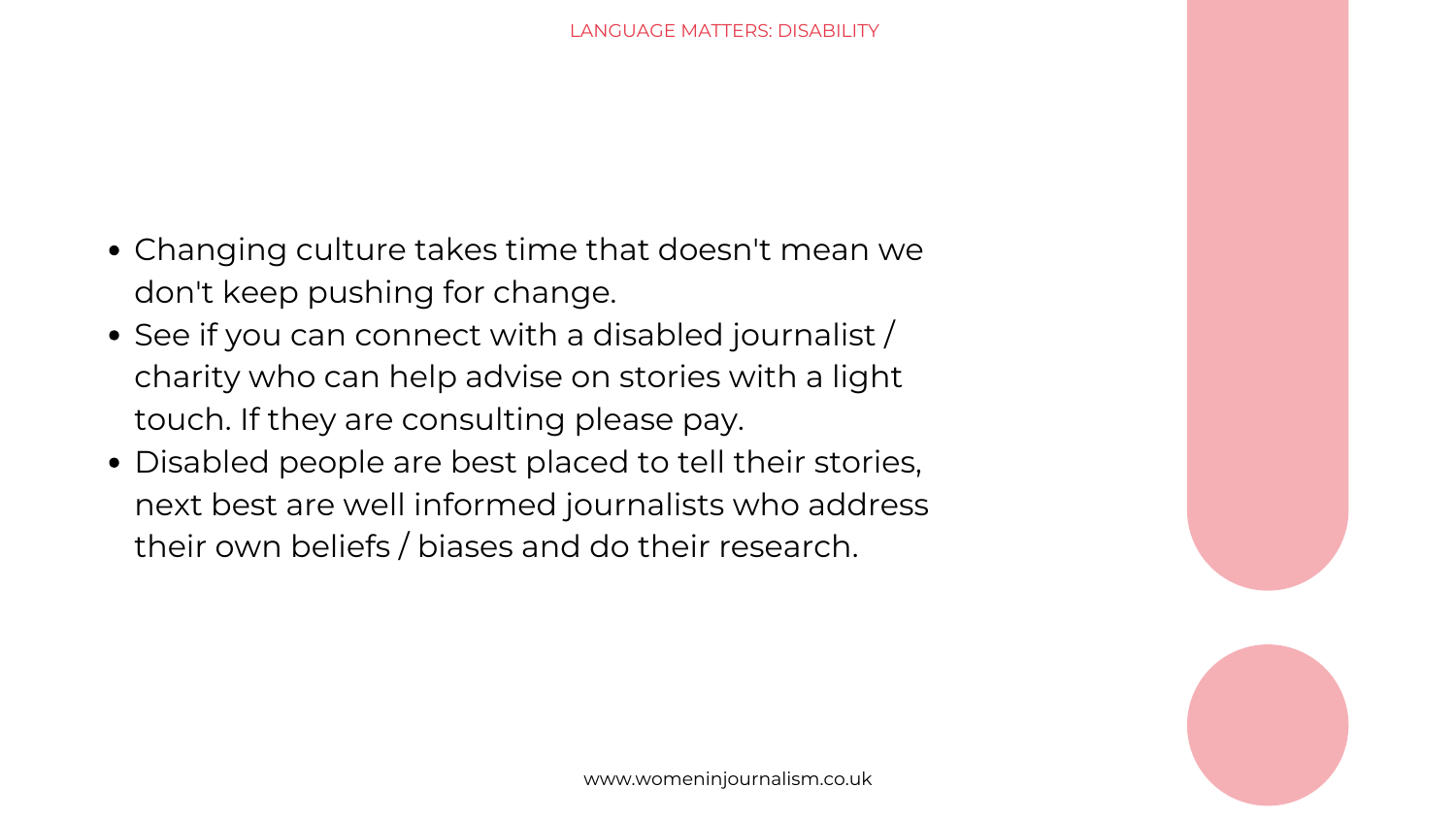





# KEEP IN TOUCH!

#### (LINKS IN THE CHAT BOX)

## Rachel Genelle The Unwritten Women in Journalism Newsworks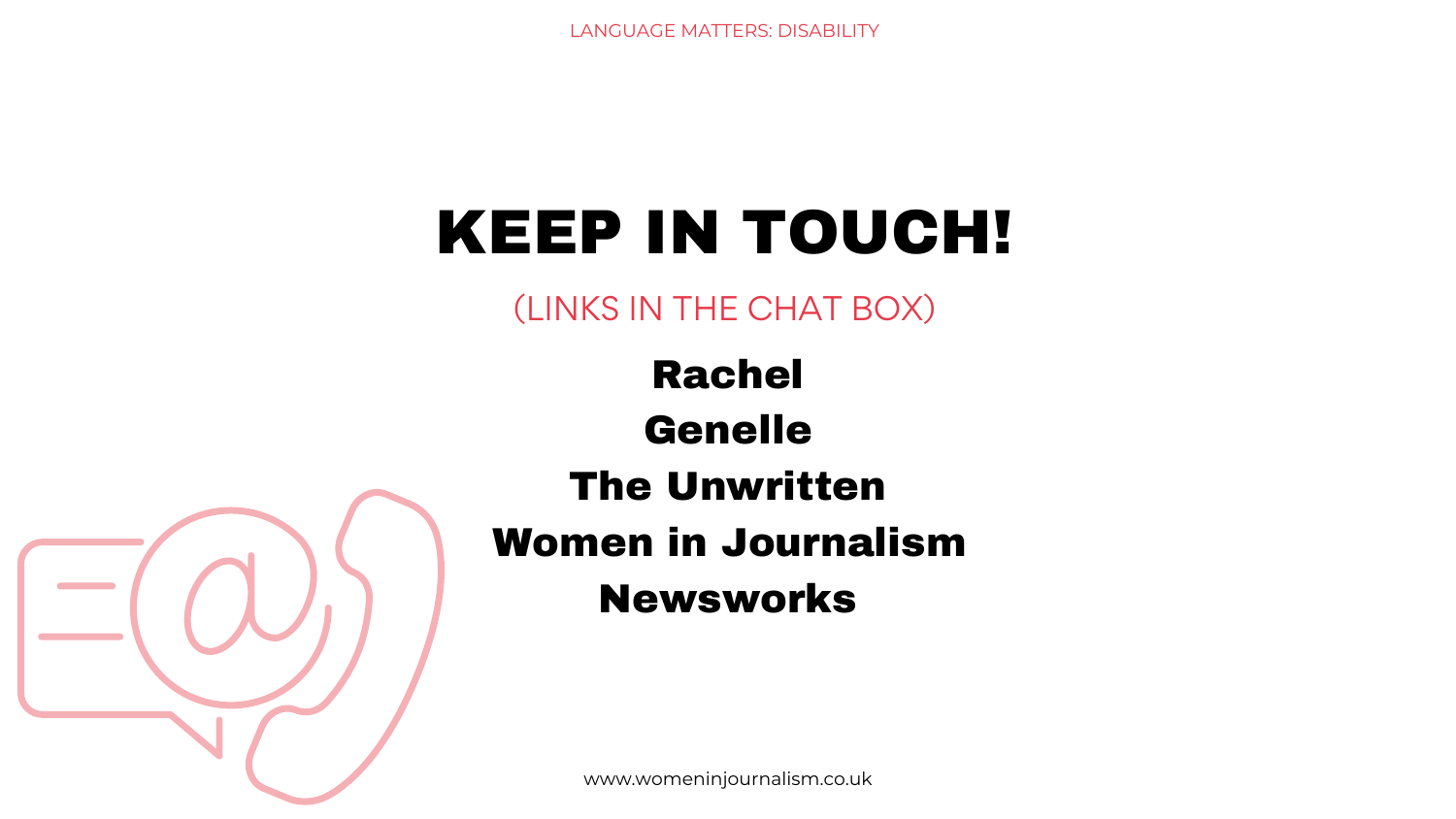# Questions and Answers

LANGUAGE MATTERS: DISABILITY

www.womeninjournalism.co.uk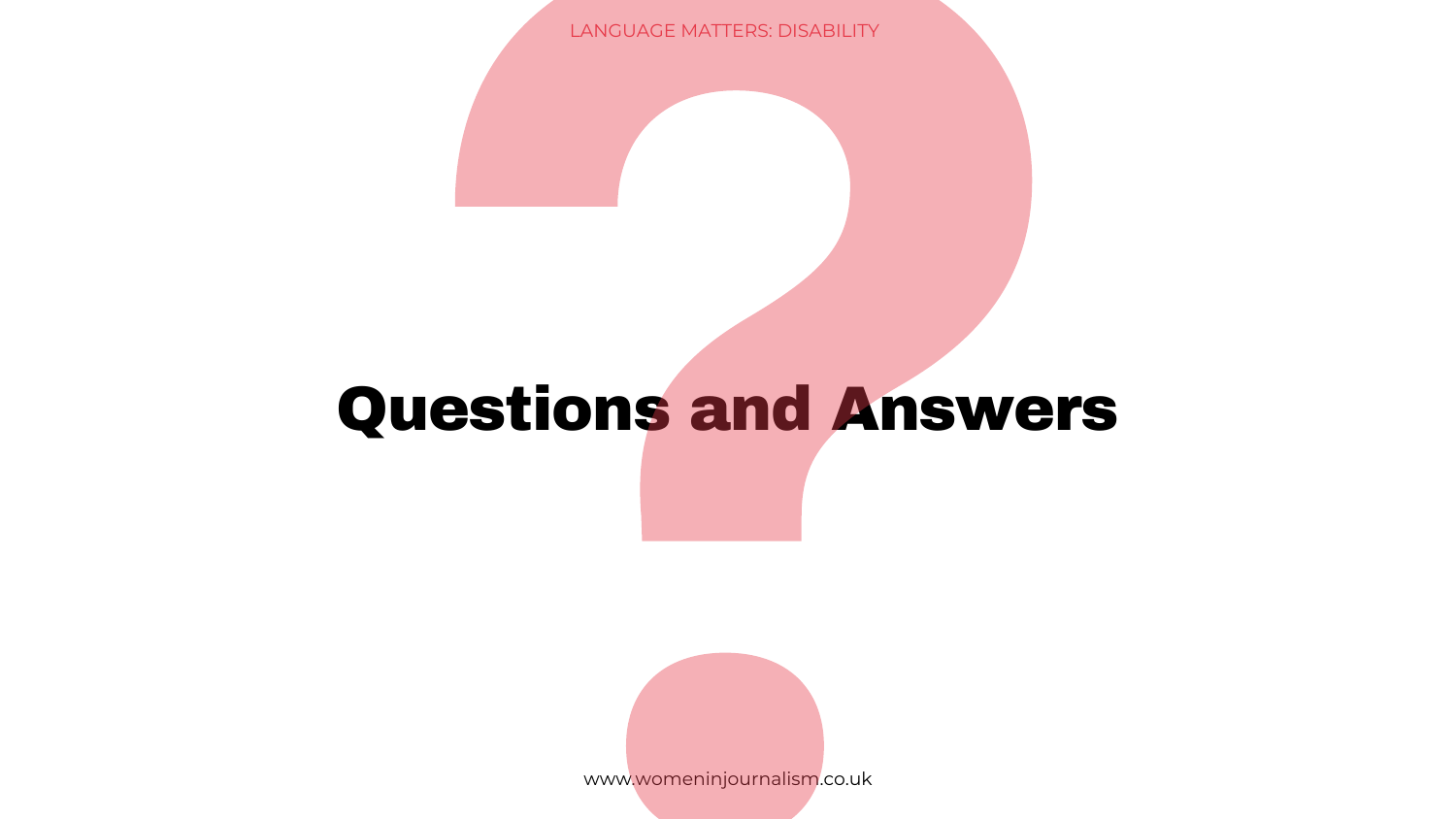#### ONLINE PANEL: May 25th at 1pm

**Exploring the** 'invisible contract' between the Palace and the Press

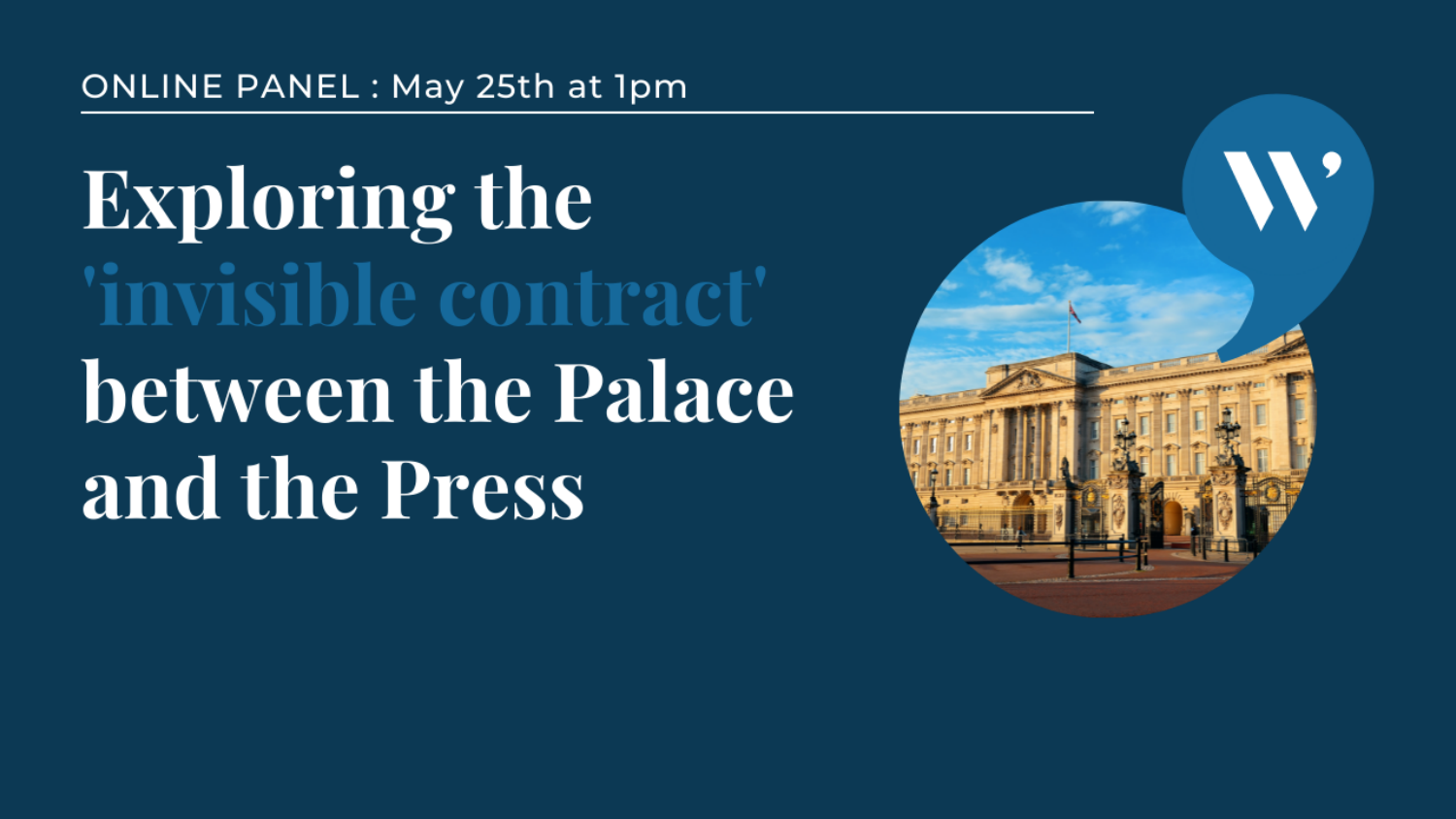# **SATURDAY 4TH June 2022** Women in Journalism at Hay Festival

Is the publishing sector gender-based? Do men read more male than female writers? Do reviewers review more books by male writers? Are women currently getting more opportunities than male novelists? Join the debate with our leading panelists. #HayFestival2022



**GENELLE ALDRED** 



**KATE MOSSE** 



**DOROTHY KOOMSON** 



Women's Prize for **Fiction** 2022



#### **MARY ANN SIEGHART**